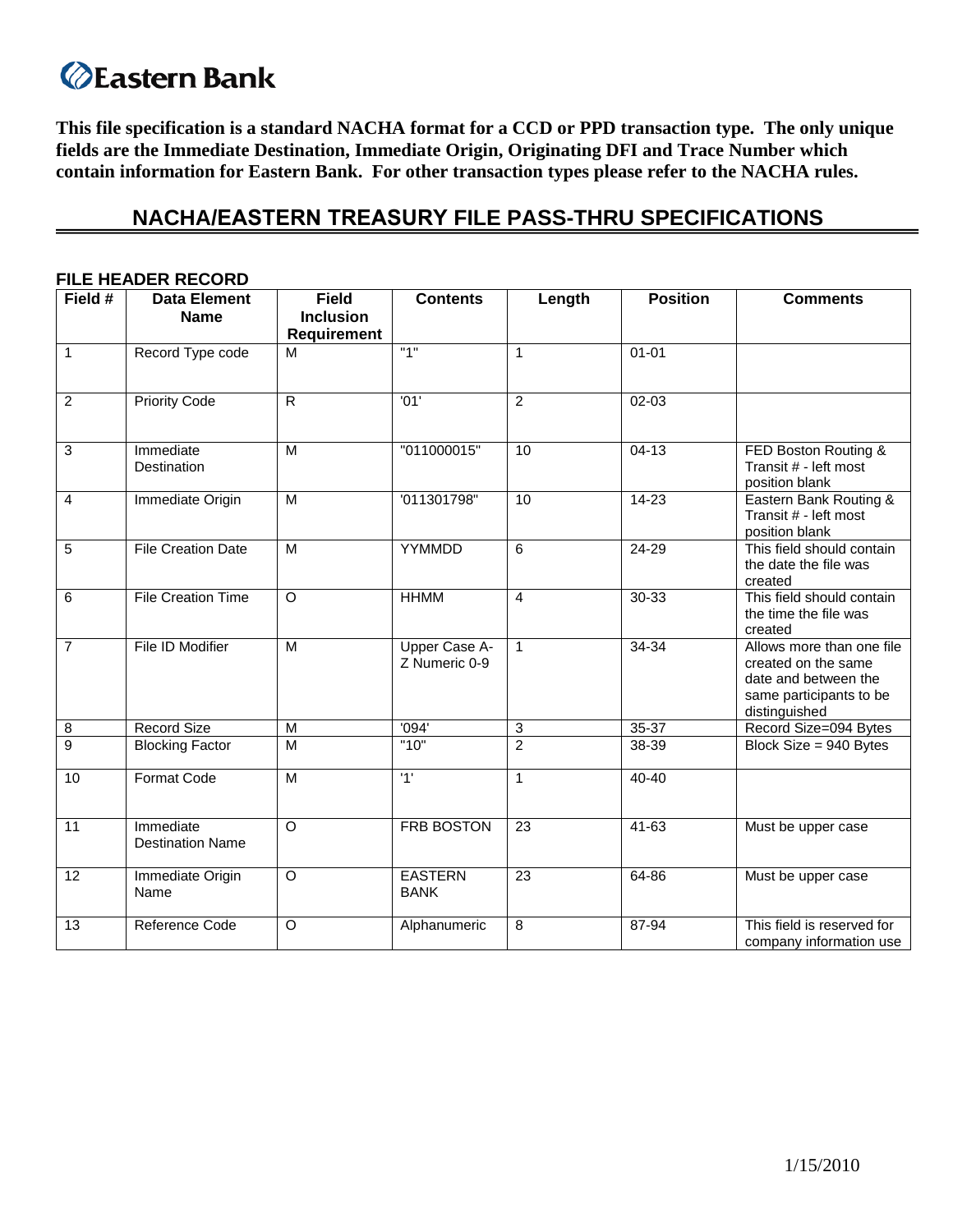

## **COMPANY/BATCH HEADER RECORD**

| Field #         | <b>Data Element</b>                      | <b>Field</b>                              | <b>Contents</b> | Length          | <b>Position</b> | <b>Comments</b>                                                                                                                                                   |
|-----------------|------------------------------------------|-------------------------------------------|-----------------|-----------------|-----------------|-------------------------------------------------------------------------------------------------------------------------------------------------------------------|
|                 | <b>Name</b>                              | <b>Inclusion</b>                          |                 |                 |                 |                                                                                                                                                                   |
|                 |                                          | <b>Requirement</b>                        |                 |                 |                 |                                                                                                                                                                   |
| $\mathbf{1}$    | Record type Code                         | $\overline{M}$                            | "5"             | $\mathbf{1}$    | $01 - 01$       |                                                                                                                                                                   |
| $\overline{2}$  | Service Class Code                       | M                                         | Numeric         | $\overline{3}$  | $02 - 04$       | 200-ACH entries mixed<br>Debits & Credits; 220-ACH<br>Credits only; 225-ACH<br>Debits only; 280-ACH<br><b>Automated Accounting</b><br>Advices                     |
| 3               | Company Name                             | M                                         | Alphanumeric    | 16              | $05 - 20$       | Identifies the source of the<br>entry and description of the<br>individual participants                                                                           |
| $\overline{4}$  | Company<br>Discretionary Data            | $\circ$                                   | Alphanumeric    | $\overline{20}$ | $21 - 40$       | This field allows companies<br>to include codes significant<br>only to them. There will be<br>no standardized<br>interpretation for the<br>contents of this field |
| $\overline{5}$  | Company<br>Identification                | $\overline{M}$                            | Alphanumeric    | 10              | $41 - 50$       | EIN preceded by a 1 must<br>be on all pre-notification<br>records and on each entry                                                                               |
| 6               | <b>Standard Entry</b><br>Class Code      | $\overline{M}$                            | PPD/CCD         | $\overline{3}$  | $51 - 53$       | See NEACH/NACHA Regs<br>for other codes                                                                                                                           |
| $\overline{7}$  | <b>Company Entry</b><br>Description      | M                                         | Alphanumeric    | 10              | $54 - 63$       | Company established field<br>to describe the type of entry<br>back to the individual-direct<br>dep, cash con, direct pmt,<br>cash disb                            |
| 8               | Company<br>Descriptive Date              | $\circ$                                   | Alphanumeric    | 6               | 64-69           | Company established field<br>for descriptive purpose, field<br>displayed to individual                                                                            |
| 9               | <b>Effective Entry Date</b>              | $\overline{R}$                            | YYMMDD          | 6               | $70 - 75$       | Effective date of entry not to<br>be greater than seven days<br>in the future                                                                                     |
| 10              | <b>Settlement Date</b><br>(Julian)       | <b>Inserted By</b><br><b>ACH Operator</b> | Numeric         | 3               | 76-78           |                                                                                                                                                                   |
| $\overline{11}$ | <b>Originator Status</b><br>Code         | M                                         | '1'             | $\mathbf{1}$    | 79-79           |                                                                                                                                                                   |
| 12              | <b>Originating DFI</b><br>Identification | $\overline{M}$                            | '01130179'      | 8               | 80-87           | Eastern Bank Routing &<br>Transit#                                                                                                                                |
| $\overline{13}$ | <b>Batch Number</b>                      | $\overline{M}$                            | Numeric         | $\overline{7}$  | 88-94           | This number is assigned in<br>ascending sequence to each<br>batch                                                                                                 |

#### **Field Inclusion Requirements:**

M = Mandatory. This field is necessary to ensure proper routing and/or posting of ACH entry.

R = Required. Omission of this field will not cause an entry to reject at the ACH Operator buy may reject at the RDFI.

O = Optional. Inclusion or omission of this field is at the discretion of the ODFI.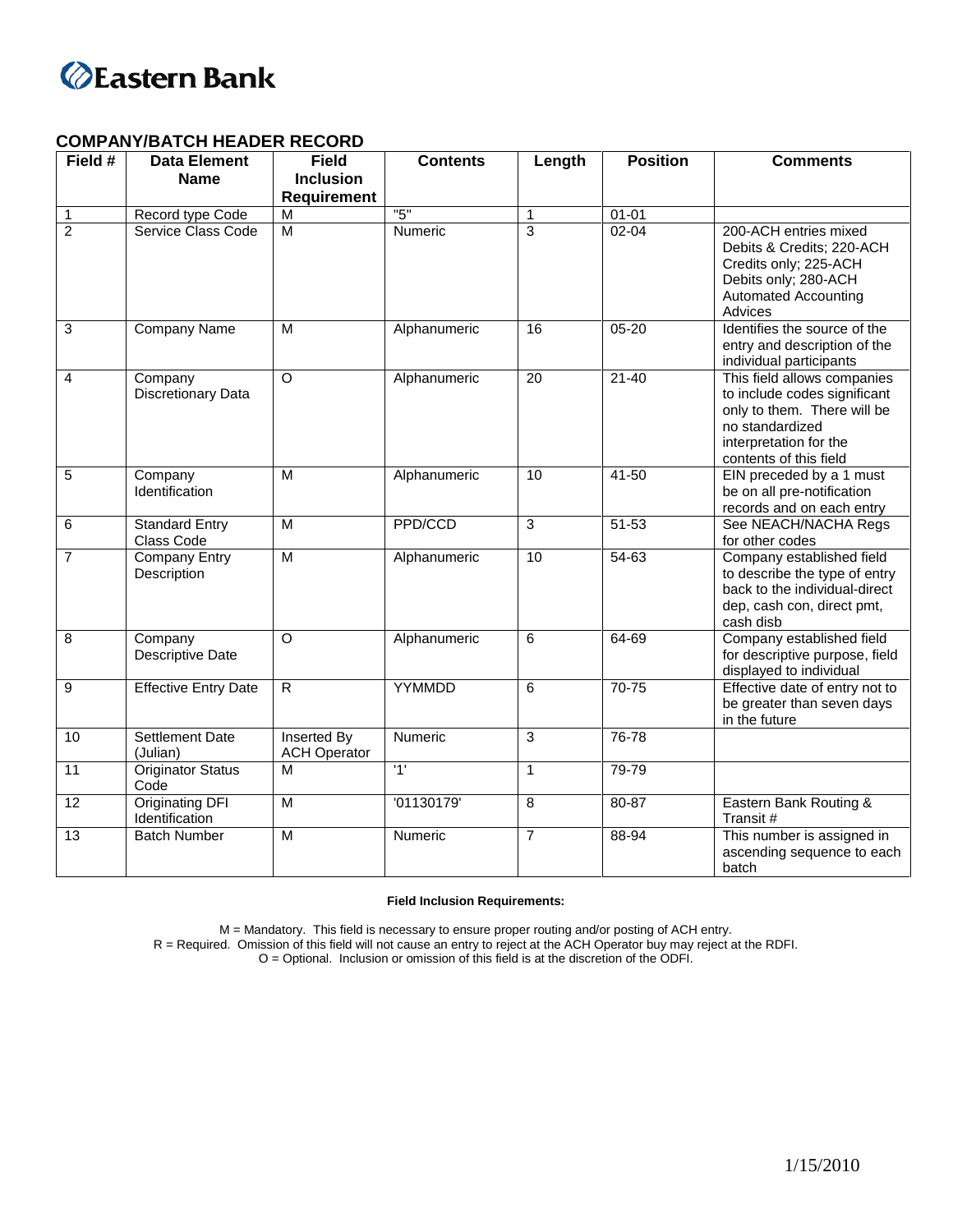

# **ENTRY DETAIL RECORD (PPD ENTRIES)**

| Field #        | <b>Data Element</b>                    | <b>Field</b>       | <b>Contents</b>    | Length         | <b>Position</b> | <b>Comments</b>                                                                                                                                                                                                 |
|----------------|----------------------------------------|--------------------|--------------------|----------------|-----------------|-----------------------------------------------------------------------------------------------------------------------------------------------------------------------------------------------------------------|
|                | <b>Name</b>                            | <b>Inclusion</b>   |                    |                |                 |                                                                                                                                                                                                                 |
|                |                                        | <b>Requirement</b> |                    |                |                 |                                                                                                                                                                                                                 |
| $\mathbf{1}$   | Record Type Code                       | M                  | 6'                 | 1              | $01 - 01$       |                                                                                                                                                                                                                 |
| $\overline{2}$ | <b>Transaction Code</b>                | $\overline{M}$     | Numeric            | $\overline{2}$ | $02 - 03$       | 22-Checking Credit; 23-<br>Checking Credit Prenote;<br>27-Checking Debit, 28-<br>Checking Debit Prenote; 32-<br>Savings, Credit, 33-Savings<br>Credit Prenote; 37-Savings<br>Debit; 38-Savings Debit<br>Prenote |
| 3              | <b>Receiving DFI</b><br>Identification | M                  | <b>TTTTAAAA</b>    | 8              | $04 - 11$       | Transit routing number of<br>participating employees<br>bank                                                                                                                                                    |
| 4              | <b>Check Digit</b>                     | M                  | Numeric            | $\mathbf{1}$   | $12 - 12$       | The 9th digit to the right of<br>the transit routing number                                                                                                                                                     |
| 5              | <b>DFI</b> Account<br>Number           | $\overline{R}$     | Alphanumeric       | 17             | 13-29           | Participating<br>individual/company account<br>number with bank                                                                                                                                                 |
| 6              | Amount                                 | M                  | \$\$\$\$\$\$\$\$cc | 10             | $30 - 39$       | Right justified zero filled two<br>decimal places                                                                                                                                                               |
| $\overline{7}$ | Individual<br>Identification<br>Number | $\circ$            | Alphanumeric       | 15             | $40 - 45$       | Employee ID as assigned by<br>company. Must be unique                                                                                                                                                           |
| 8              | <b>Individual Name</b>                 | $\overline{R}$     | Alphanumeric       | 22             | 55-76           | Individual/Company Name                                                                                                                                                                                         |
| 9              | <b>Discretionary Data</b>              | $\overline{\circ}$ | Alphanumeric       | $\overline{2}$ | 77-78           | Data related to company. No<br>standardized interpretation<br>of the value of this field                                                                                                                        |
| 10             | Addenda Record<br>Indicator            | $\overline{M}$     | Numeric            | $\mathbf{1}$   | 79-79           | "0" indicates no addenda<br>record "1" indicates one or<br>more addenda record<br>follows                                                                                                                       |
| 11             | <b>Trace Number</b>                    | M                  | Numeric            | 15             | 80-94           | This number will consist of<br>the ABA number of the<br>originating bank and a seven<br>digit sequence number will<br>start with 0000001 and<br>increment by "1" for each<br>detail entry record                |

# **ADDENDA RECORD**

| Field # | <b>Data Element</b>                    | <b>Field</b>       | <b>Contents</b> | Length | <b>Position</b> | <b>Comments</b>                                                                                                           |
|---------|----------------------------------------|--------------------|-----------------|--------|-----------------|---------------------------------------------------------------------------------------------------------------------------|
|         | <b>Name</b>                            | <b>Inclusion</b>   |                 |        |                 |                                                                                                                           |
|         |                                        | <b>Requirement</b> |                 |        |                 |                                                                                                                           |
|         | Record Type Code                       | м                  | ידי             |        | $01 - 01$       |                                                                                                                           |
|         | Addenda Type Code                      | M                  | '05'            | 2      | $02 - 03$       |                                                                                                                           |
| 3       | Addenda Related                        | O                  | Alphanumeric    | 80     | 04-83           |                                                                                                                           |
| 4       | Addenda Sequence<br>Number             | м                  | <b>Numeric</b>  | 4      | 84-87           | Number is consecutively<br>assigned to each addenda<br>record. The first addenda<br>sequence number must<br>always be "1" |
| 5       | <b>Entry Detail</b><br>Sequence Number | M                  | <b>Numeric</b>  |        | 88-94           | This number is the same as<br>the last seven digits of the<br>trace number of the related<br>entry detail record.         |